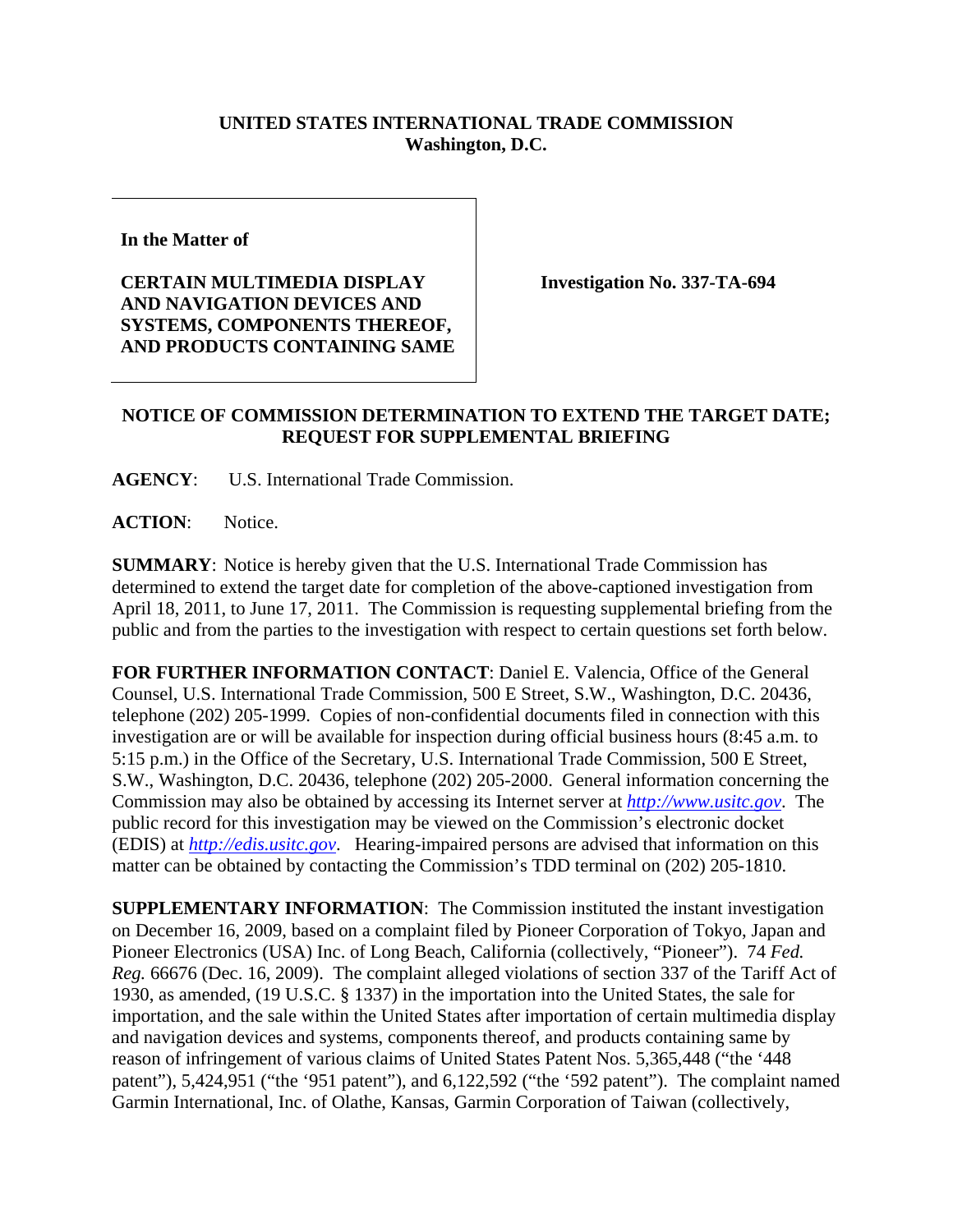"Garmin") and Honeywell International Inc. of Morristown, New Jersey ("Honeywell") as the proposed respondents. Honeywell was subsequently terminated from the investigation.

On December 16, 2010, the ALJ issued his final initial determination ("ID"). In his final ID, the ALJ found no violation of section 337 by Garmin. Specifically, the ALJ found that the accused products do not infringe claims 1 and 2 of the '448 patent, claims 1 and 2 of the '951 patent, or claims 1 and 2 of the '592 patent. The ALJ found that the '592 patent was not proven to be invalid and that Pioneer has established a domestic industry under 19 U.S.C. § 1337(a)(3)(C). On February 23, 2011, the Commission determined to review the final ID in part.

**TARGET DATE:** The Commission has determined to extend the target date for completion of the investigation by sixty (60) days from April 18, 2011 to June 17, 2011, to accommodate supplemental briefing.

**SUPPLEMENTAL BRIEFING REQUEST:** A domestic industry may be shown to exist, inter alia, by "substantial investment" in the "exploitation" of an asserted patent. 19 U.S.C. § 1337(a)(3)(C). Such investment may take the form of "engineering, research and development, or licensing," but other kinds of investments are not precluded. *See Certain Coaxial Cable Connectors and Components Thereof and Products Containing Same*, Inv. No. 337-TA-650, Comm'n Op. at 45 (Apr. 14, 2010). The following questions explore the domestic industry requirement in the context of a complainant that invests in licensing a patent portfolio, which includes the asserted patent among the licensed patents.

- (1) Assuming that the evidence in the record does not show the patent asserted in a section 337 investigation to have more or less value than the rest of the patents of a portfolio, to what extent should the Commission attribute total expenses in licensing the portfolio toward the complainant's investment in exploitation of the asserted patent under section  $337(a)(3)(C)$ ? Please comment on whether the statute authorizes the Commission to allocate to the asserted patent the amount of the total expenses divided by the number of patents in the portfolio?
- (2) Assuming that the statute authorizes allocation of total licensing expenses across all of the patents in the portfolio, what is the significance of evidence demonstrating that at the time the licensing expenses were incurred, the complainant did or did not present information to potential licensees that the asserted patent was being practiced or infringed by the respondent or a third party? What is the significance of evidence showing that the asserted patent was more or less important or valuable than the others in the portfolio? What is the significance of evidence indicating that, while total expenses in licensing a portfolio may be substantial, the share of the expenses allocated to the asserted patent is not?
- (3) In light of any practical benefits of licensing a group of patents in a portfolio rather than licensing patents individually, does the statute permit expenses in the licensing of an entire portfolio to be considered an investment in the exploitation of the individual asserted patent?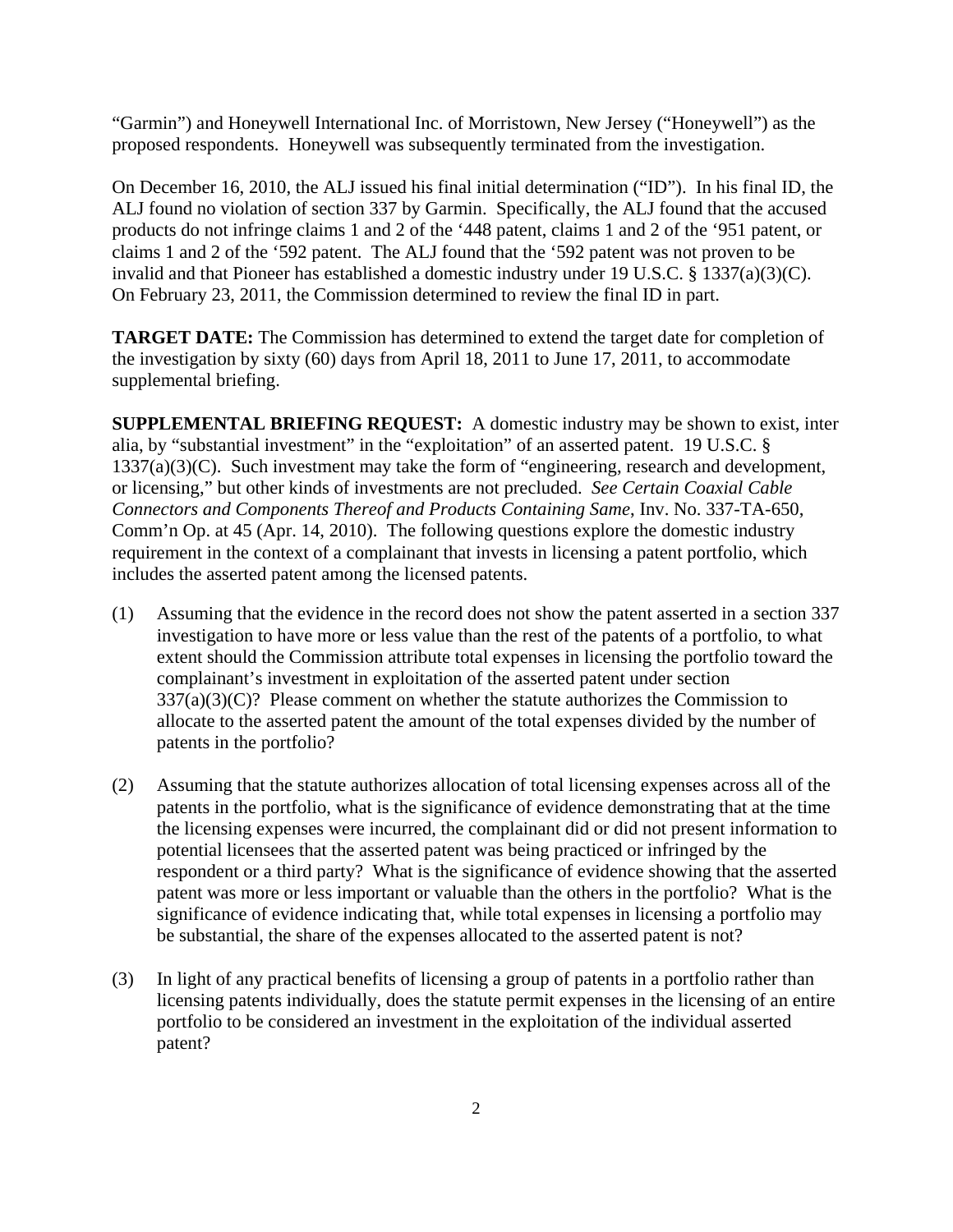- (4) How should licensing expenses and activities relating to (a) cross-licenses and (b) global portfolio licenses (*i.e.*, U.S. and foreign patents) be treated under section 337(a)(3)(C)?
- (5) What is the nature and extent of the "nexus" between an asserted patent and a licensing expense or activity that is sufficient to prove that such expense or activity constitutes an investment in the asserted patent? What factors should be considered in determining whether the required nexus is established? What is the evidentiary showing required to prove a nexus between the asserted patent and the licensing activities and expenses in the context of a portfolio license?
- (6) Is a "nexus" between an asserted patent and a licensing activity sufficient to prove that expenses associated with that licensing activity are an investment in the asserted patent under section 337(a)(3)(C) even if other patents are involved? *See* ID at 165 (citing *Certain 3G Wideband Code Division Multiple Access (WCDMA) Handsets and Components Thereof*, Inv. No. 337-TA-601, Order No. 20 (unreviewed ID) (June 24, 2010)). If a "nexus" is sufficient, is the strength of that nexus relevant in determining the amount of investment in the asserted patent(s)? For example, is the number of patents included in a license relevant in determining the amount of investment in an asserted patent(s) compared to the expenses generally associated with licensing all of the patents? Is the breadth of technology covered by the portfolio, as a whole, relative to the breadth of technology covered by the asserted patent(s) relevant in determining the amount of investment in the asserted patent(s)?
- (7) In *Certain Stringed Musical Instruments and Components Thereof,* Inv. No. 337-TA-586, the Commission noted that "the requirement for showing the existence of a domestic industry will depend on the industry in question, and the complainant's relative size." Comm'n Op. at 25-26 (May 16, 2008). Please comment on the appropriate context for determining whether a complainant's investments in licensing a portfolio of patents, which includes the asserted patent, is "substantial" within the meaning of section  $337(a)(3)(C)$  in a particular industry? In other words, in determining whether appropriately identified investments in licensing the portfolio constitute a "substantial investment in [the asserted patent's ] exploitation" within the meaning of the statute, against what specific measure should those investments be assessed? In discussing the context for determining whether portfolio licensing investments are substantial, please discuss relevant factors, criteria, and evidence that should be considered in determining whether the complainant's licensing investments are "substantial" in the context of a portfolio license. Please include in the discussion, how these factors, criteria, and evidence may vary depending on the industry in question and complainant's relative size.
- (8) Please comment on the significance of whether and to what extent the complainant receives royalties under the license agreement or acquires other rights or benefits as a result of a portfolio license in assessing whether the complainant's licensing expenses and activities constitute a "substantial investment in [the asserted patent's] exploitation."
- (9) Please comment on the significance of whether and to what extent a complainant engages in ancillary exploitation activities that frequently accompany licensing efforts, such as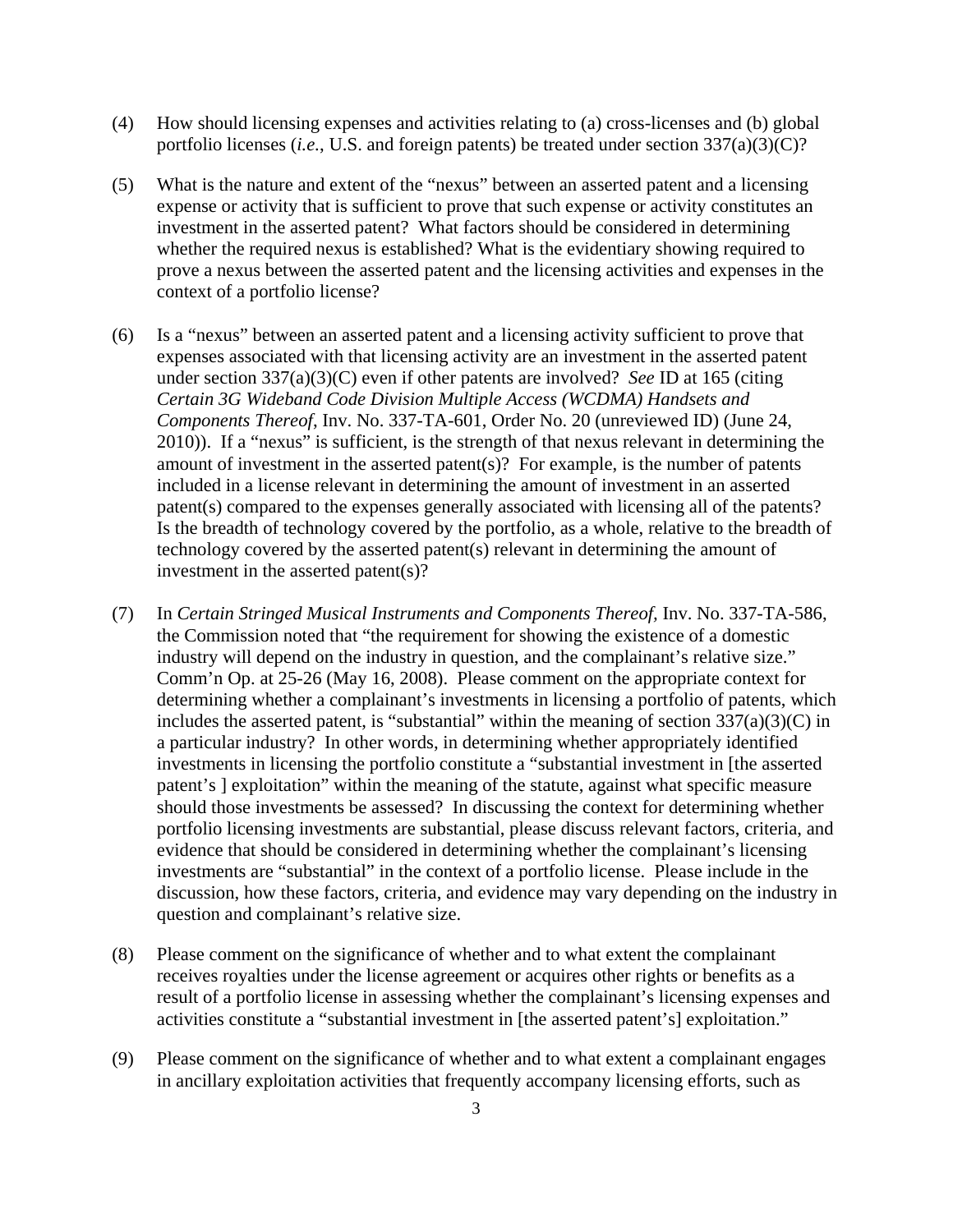development, engineering, or servicing of licensed articles, in assessing whether a complainant has made a "substantial investment in [the asserted patent's] exploitation" through licensing.

## (10) *For the parties to the investigation only*:

- a. Please cite and discuss the specific evidence of record in this investigation supporting your position as to each of the above questions.
- b. Assuming the licensing efforts of complainant Pioneer and Discovision Associaties are viewed together, to what extent did the expenses in licensing Pioneer's navigation portfolio (before Pioneer retained outside counsel) represent Pioneer's investment in licensing the asserted patents? Please support your response with citations to the record.
- c. Please comment on the weight that should be given to documents concerning complainant's licensing activities and expenses from which information has been redacted. Please discuss the significance, *vel non,* of the content of the redacted documents to the complainant's licensing activities and investments in view of such redactions.

Parties to the investigation and members of the public are invited to file written submissions addressing the questions set forth above regarding the domestic industry requirement of section  $337(a)(3)(C)$ . Opening submissions of the parties to the investigation are due no later than May 3, 2011. A public version of these submissions must be filed with the Secretary no later than May 10, 2011. Reply submissions of the parties to the investigation are due no later than May 17, 2011. Written submissions from members of the public will be accepted anytime on or before May 17, 2011. No further submissions on these issues will be permitted unless otherwise ordered by the Commission.

Persons filing written submissions must file the original document and 12 true copies thereof on or before the deadlines stated above with the Office of the Secretary. Any person desiring to submit a document to the Commission in confidence must request confidential treatment unless the information has already been granted such treatment during the proceedings. All such requests should be directed to the Secretary of the Commission and must include a full statement of the reasons why the Commission should grant such treatment. *See* 19 C.F.R. § 210.6. Documents for which confidential treatment by the Commission is sought will be treated accordingly. All nonconfidential written submissions will be available for public inspection at the Office of the Secretary and may be viewed on the Commission's electronic docket (EDIS) at *http://edis.usitc.gov*.